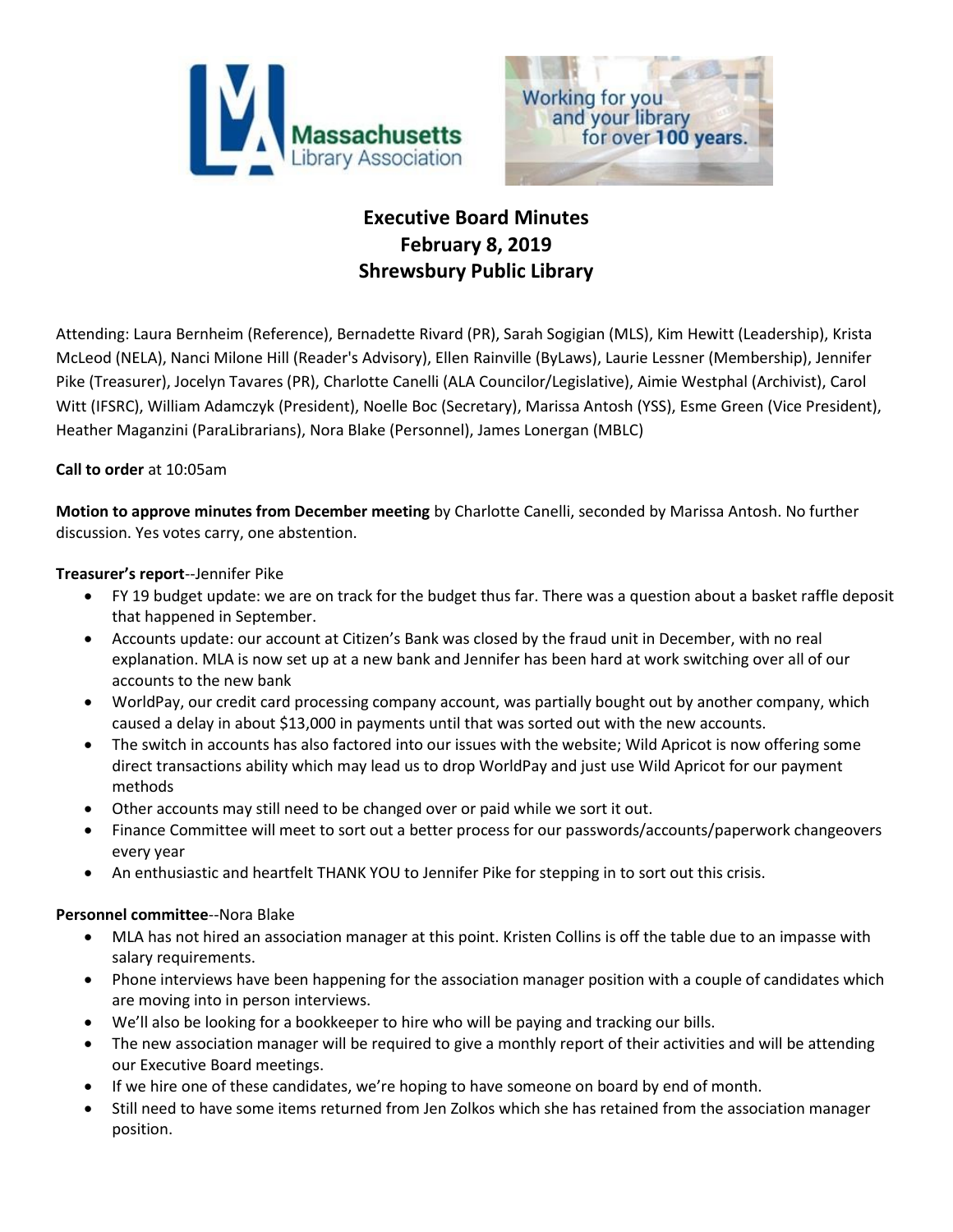# **FY20 Budget Discussion** (handout attached at end of minutes)

- Only real update is the Paralibrarian items that have been added in, budget is balanced.
- Conference budget items might need to be broken out more, but will be addressed with new association manager.
- Paralibrarians section want to give out a couple of MLA memberships along with an award--needs to be established what we want to do with this. Maybe allow sections to rotate giving away a couple per year? Conference needs to be involved in this kind of decision. Administrative Board will reach out to Conference Committee about this issue and will bring decision to Executive board in April. Executive board is generally positive about this idea, but we need guidelines and an obligation piece from the person receiving the award to be active in MLA.
- **Motion** to approve the FY2020 budget by Nora Blake, seconded by Bernadette Rivard. No further discussion, all in favor.

# **Conference update**:

- Forms are about to be finalized for speakers in the next week or so.
- Schedule is pretty much set for conference
- Highlight: Drag queens at the president's reception!
- Will be reaching out to sections to assign representatives to answer questions about their sections at conference.

#### **Archivist's report**--Aimie Westphal

- Has been going through some archives that have arrived, mostly from Massachusetts Library Trustees; much will not be retained
- If anyone has old files that could be MLA archives, you can put them on a flash drive and send them to Aimie at the MVLC office
- There are no records that Aimie has from the Conference Committee from 2015 to present, but can hopefully get those from Kristen Collins
- Retention schedule is still being developed

#### **Strategic Plan**

Reminder for committees and sections to keep looking at the strategic plan and update the document if your section completes anything

#### **Committee Reports**

- General discussion: A list of responsibilities for section chairs will be developed on how to post to the website, the calendar, how to post minutes, etc. All day meeting proposed in June 14th to create some standardization lists for section chairs along with our business meeting
- **MBLC**: Commissioner Mary Ann Cluggish was reappointed for next 5 years by Governor Baker. Reminder that it's important to reconnect with Ways & Means folks. Governor's budget is out--he's proposing 1% increase for most of our line items. (Please see legislative agenda at mass.gov/mblc). Trying to get a letter together for all the supporting senators to sign for the agenda and particularly about raising the cap on construction. Met with MSMLA and met with MLS to clarify roles. Trustees institute in April 27th in Worcester. JFK library posters, etc. sent out to anywhere around the country who wanted them. Marketing materials for new e-books being worked on. Will Adamczyk adds that Senator Creem is sponsoring a net neutrality bill that MLA can maybe weigh in on.
- **Nominating Committee**: slate is for president elect and treasurer elect. President Elect nominee is Nora Blake, Treasurer Elect nominee is Bernadette Rivard. Motion to accept slate by Esme Green, seconded by Jennifer Pike. All are in favor.
- **IFSRC**: OCLN donated \$400 to honor Jackie Rafferty in her retirement.
- **Legislative Committee**: We were hoping that the Lieutenant Governor would be able to speak at Legislative Day, but unfortunately not. Representative Peisch is getting the Advocacy Award.
- **PR Awards**: taking applications, due on February 28th. Hope to get online payments for that sometime soon.